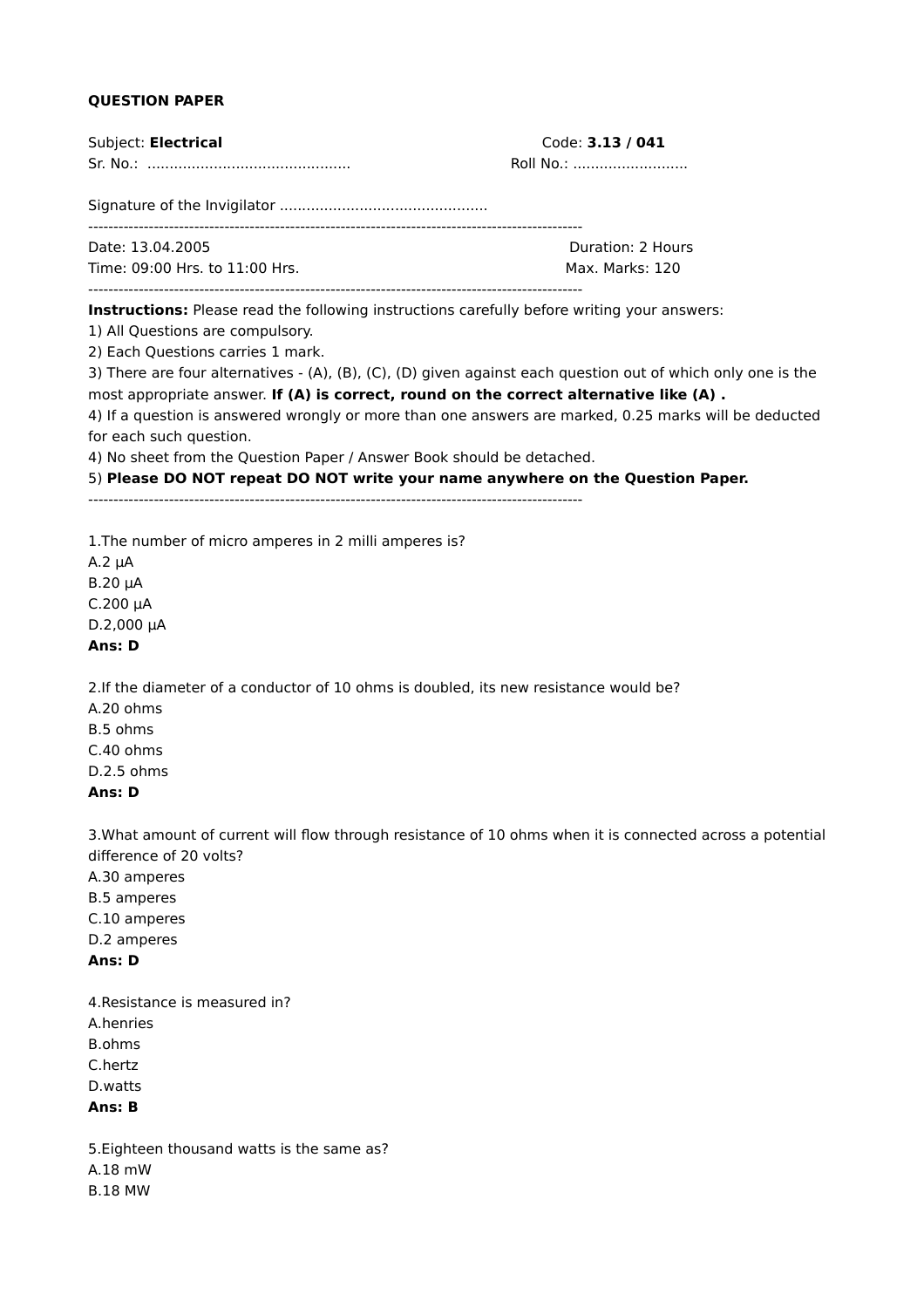# C.18 kW D.18 µW **Ans: C**

6.An electric heater draws 3.5 A from a 110 V source. The resistance of the heating element is approximately? A.385 ohms B.38.5ohms C.3.1 ohms D.31 ohms **Ans: D**

7.If an incandescent lamp of 80 ohms resistance takes a current of 0.75 ampere, what voltage is required to light it? A.45 volts B.60 volts c.23 volts D.None of these

#### **Ans: B**

8.The current through a flashlight bulb is 40 mA and the total battery voltage is 4.5 V. The resistance of the bulb is approximately?

A.112 ohms B.11.2 ohms C.1.2 ohms D.18 ohms **Ans: A**

9.Materials with lots of free electrons are called? A.conductors B.insulators C.semiconductors D.filters **Ans: A**

10.A thermistor is a type of? A.switch B.resistor C.battery D.power supply **Ans: B**

11.If three wires of 3 ohms, 9 ohms and 5 ohms respectively are connected in series, what their resultant resistance? A.10 ohms B.12 ohms C.17 ohms D.5 ohms **Ans: C**

12.If you used 600 W of power for 60 h, you have used? A.36 kWh B.3.6 kWh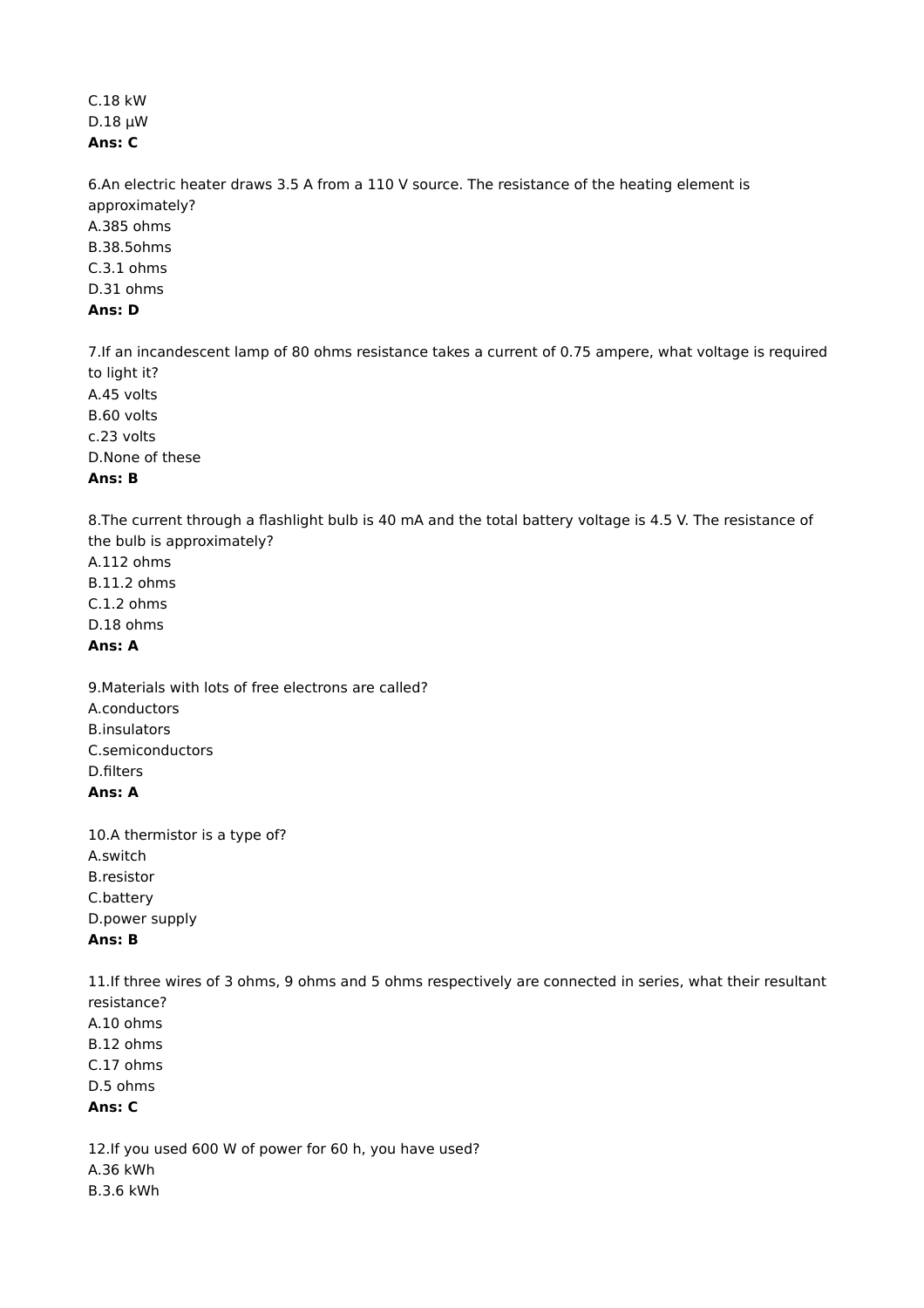## C.10 kWh D.1 kWh **Ans: A**

13.The turns ratio of a transformer having 200 primary turns and 1,200 secondary turns is? A.6 B.24

C.1.66 D.66

# **Ans: A**

14.A constant load power means a uniform conversion of? A.mechanical to electrical energy B.electrical to mechanical energy C.current to voltage D.voltage to current **Ans: B**

15.If the peak value of a sine wave is 30 V, the rms value is? A.19.08 V B.7.07 V C.0.707 V D.23.10 V

## **Ans: D**

16.When converting 7,000 nA to microamperes, the result is? A.0.007 µA B.0.7 µA  $C.700 \mu A$ D.7 µA **Ans: D**

17.Approximately how many milliamperes of current flow through a circuit with a 40 V source and 6.8 k ohms of resistance? A.27.2 mA

B.59 mA C.5.9 mA D.590 mA **Ans: C**

18.Twelve volts are applied across a resistor. A current of 3 mA is measured. What is the value of the resistor? A.4 ohms B.400 ohms C.4 kohms D.4.4 ohms

**Ans: C**

19.The minimum resistance value for a blue, gray, red, silver resistor is? A.612 ohms B.6,120 ohms C.6,800 ohms D.6,460 ohms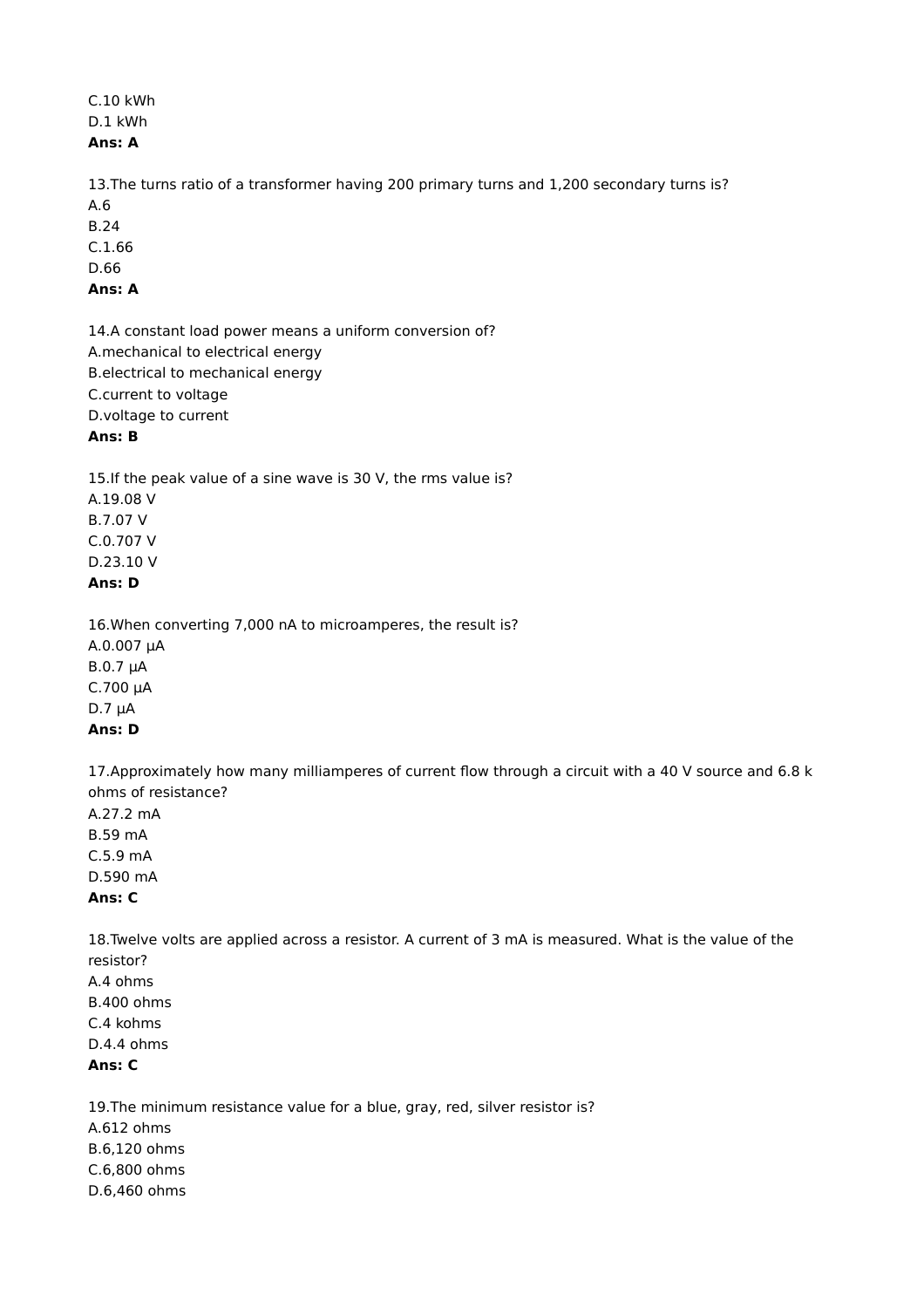#### **Ans: B**

20.A two-terminal variable resistor is known as a? A.potentiometer B.thermistor C.rheostat D.wiper **Ans: C**

21.In 0.025 W, there are? A.25 kW B.0.00025 mW C.2,500 µW D.25 mW **Ans: D**

22.How many watt-hours represent 65 W used for 18 h? A.11.7 Wh B.1,170 Wh C.11,700 Wh D.117,000 Wh **Ans: B**

23.If a transformer has 50 turns in the primary winding and 10 turns in the secondary winding, what is the reflective resistance if the secondary load resistance is 250 ohms?

A.250 ohms B.25 ohms C.6,250 ohms D.62,500 ohms **Ans: C**

24.Referring to Problem 18, if all phase currents are 3 A, the line current magnitudes are?

A.3 A B.1 A C.9 A D.18 A

## **Ans: A**

25.A sine wave of 15 kHz is changing at a faster rate than a sine wave with a frequency of? B.12 kHz C.18 kHz D.1.3 MHz **Ans: B**

26.The number of millivolts in 0.06 kilovolts is? A.600 V B.6,000 mV C.60,000 mV D.600,000 mV **Ans: C**

27.How much resistance is required to limit the current from a 12 V battery to 3.6 mA? A.3.3 k ohms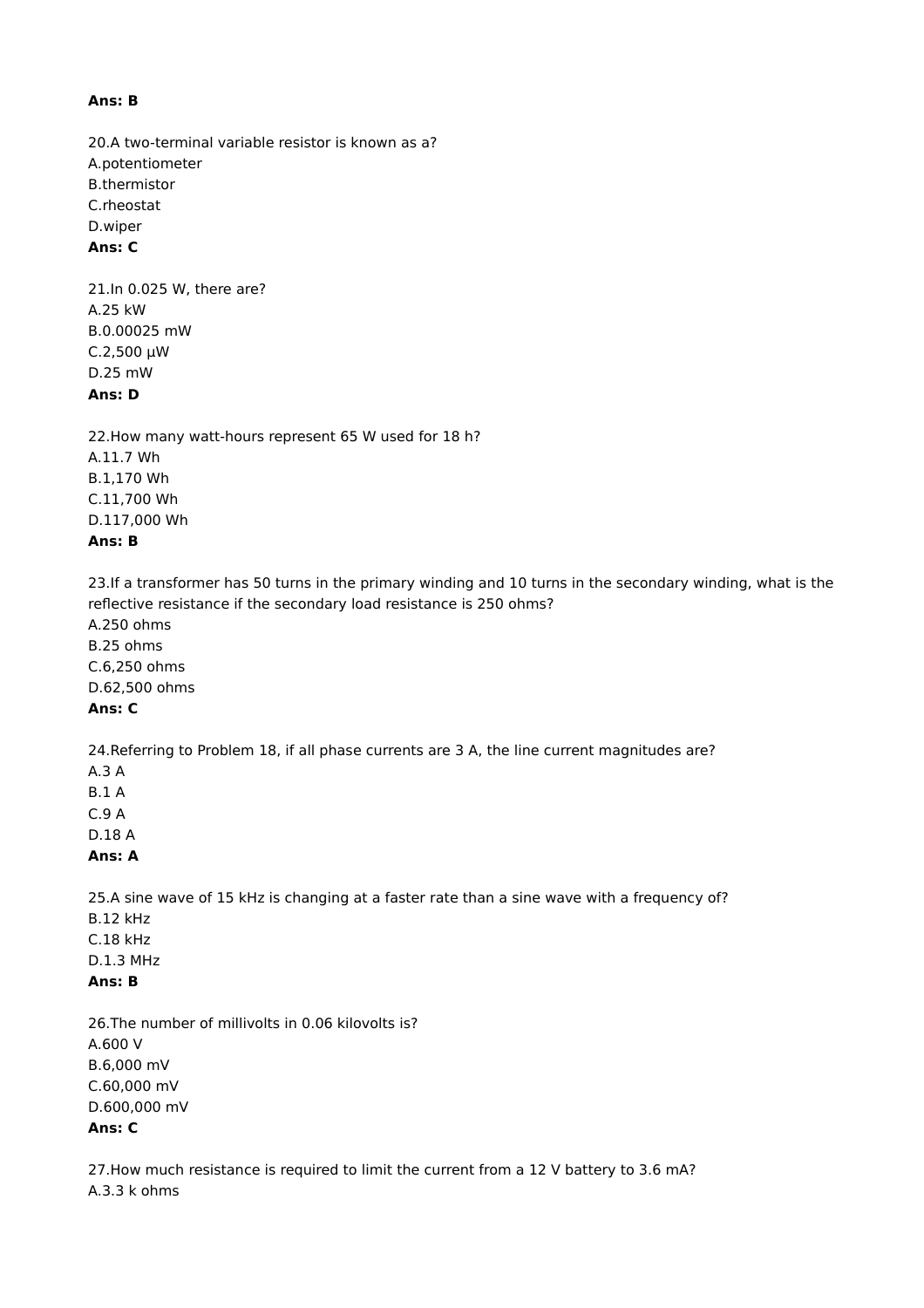B.33 k ohms C.2.2 k ohms D.22 k ohms **Ans: A**

28.You are measuring the current in a circuit that is operated on an 18 V battery. The ammeter reads 40 mA. Later you notice the current has dropped to 20 mA. How much has the voltage changed? A.9 V B.900 mV C.0 V D.18 V **Ans: A**

29.Four amperes of current are measured through a 24 ohms resistor connected across a voltage source. How much voltage does the source produce? A.960 V

B.9.6 V C.96 V D.8 V **Ans: C**

30.Current flows in a circuit when? A.a switch is opened B.a switch is closed C.the switch is either open or closed D.there is no voltage **Ans: B**

31.Electrons in the outer orbit are called? A.nuclei B.valences C.waves D.shells **Ans: B**

32.A material that does not allow current under normal conditions is a(n)? A.insulator B.conductor C.semiconductor D.valence **Ans: A**

33.If it takes 400 ms to use 12,000 J of energy, the power is? A.30 kW B.30 W C.3 W D.300 kW **Ans: A**

34.A certain transformer has 400 turns in the primary winding and 2,000 turns in the secondary winding. The turns ratio is? A.0.2 B.0.4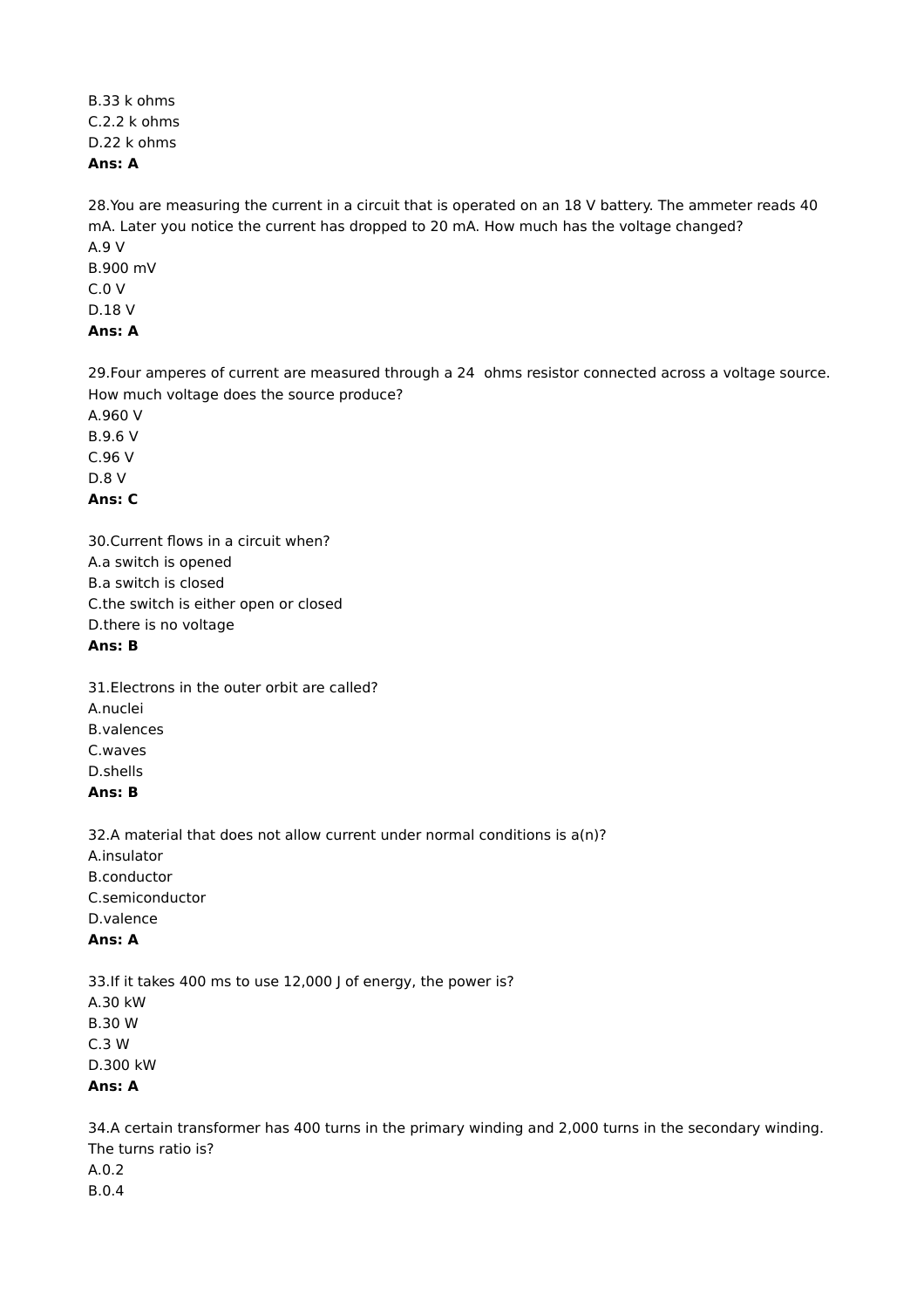#### C.5 D.25 **Ans: C**

35.Referring to Problem 3, power consumption is? A.16 W B.160 mW C.160 W D.3,459 W **Ans: C**

36.Two series resistors are connected to an ac source. If there are 7.5 V rms across one resistor and 4.2 V rms across the other, the peak source voltage is?

A.16.54 V B.1.65 V

C.10.60 V

D.5.93 V **Ans: A**

37.The average value of a 12 V peak sine wave over one complete cycle is?

A.0 V B.1.27 V C.7.64 V D.6.37 V **Ans: A**

38.When converting 0.16 mA to microamperes, the result is? A.16 µA B.160 µA  $C.1,600 \mu A$ D.0.0016 µA **Ans: B**

39.The formula to find I when the values of V and R are known is?  $A.I = VR$  $B.I = R/V$  $C.V = IR$  $D.I = V/R$ **Ans: D**

40.A resistance of 3.3 M ohms is connected across a 500 V source. The resulting current is approximately? A.15.1 µA B.151 µA C.66 mA D.660 mA **Ans: B**

## **Mark following statements as True or False:-**

41.A sawtooth wave has a period of 10 ms. Its frequency is 100 Hz. **Ans: True**

42.When converting 1,600 kilohms to megohms, the result is 160 megohms.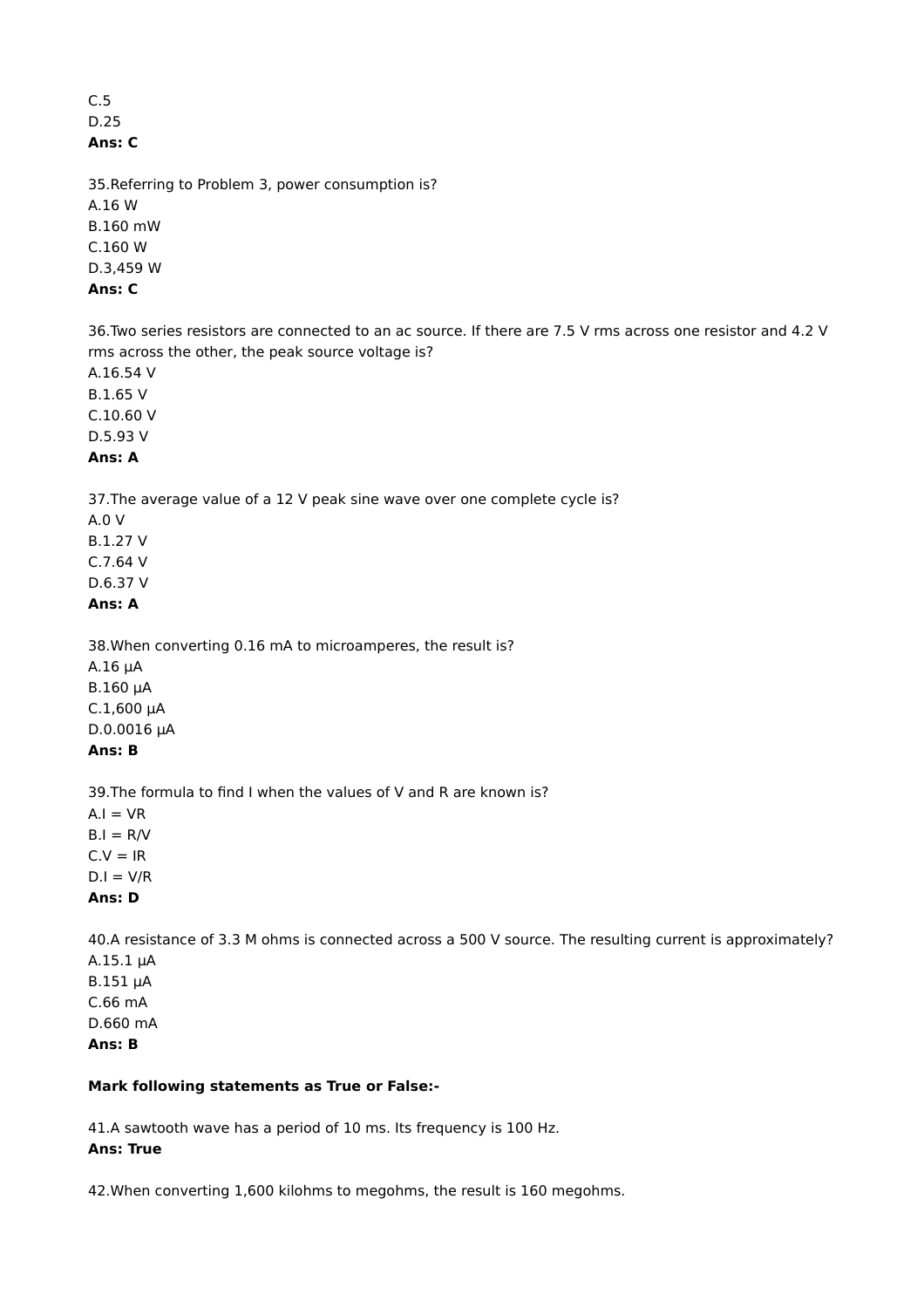#### **Ans: False**

43.A current of 200 µA through a 6.8 k ohms resistor produces a voltage drop of 1.36 V. **Ans: True**

44.A power supply produces a 0.6 W output with an input of 0.7 W. Its percentage of efficiency is 85.7%. **Ans: True**

45.15.Seven thousand volts can be expressed as 7 MV. **Ans: False**

#### **Fill in the blanks:-**

46. The unit of electrical charge is the ................ **Ans: coulomb**

47.The ........... of an 8 ohm resistance is 125 mS. **Ans: conductance**

48.In ............ kW, there are 40,000 W. **Ans: 40**

49.The Norton equivalent current is the ............... current. **Ans: Short circuit**

50.The maximum resistance value for a brown, red, yellow, gold resistor is ............. ohms? **Ans: 126,000**

51.Which of the following is not an electrical quantity? A.voltage B.current C.distance D.power **Ans: C**

52.A resistor is connected across a 50 V source. What is the current in the resistor if the color code is red, orange, orange, silver?

A.2 mA B.2.2 mA C.214 mA D.21.4 mA **Ans: B**

53.How much current is produced by a voltage of 18 kV across a 15 k ohms resistance? A.1.2 A B.12 A C.120 mA D.12 mA **Ans: A**

54.Which of the following is not a type of energy source? A.generator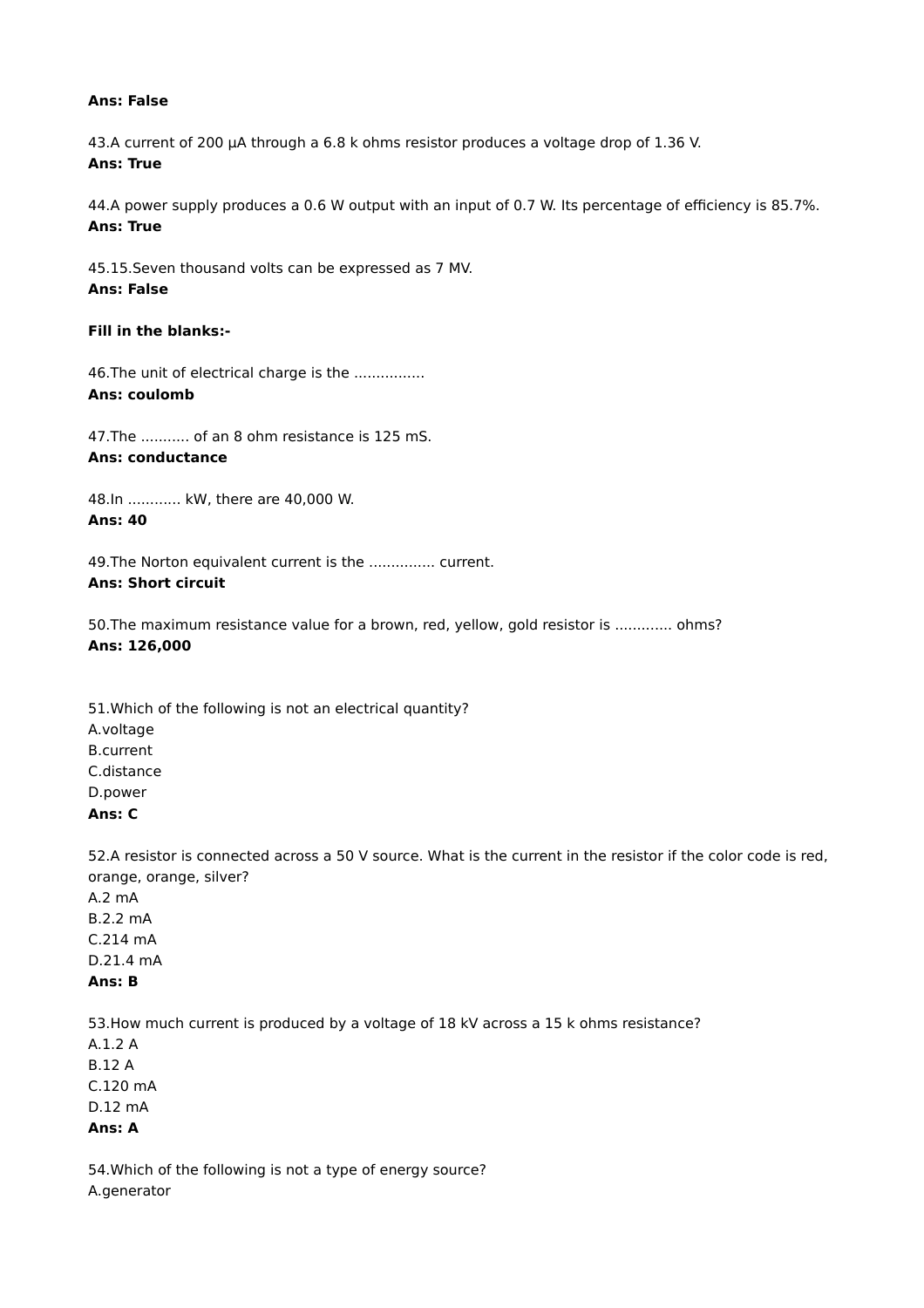B.rheostat C.solar cell D.battery **Ans: B**

55.When the pointer of an analog ohmmeter reads close to zero, the resistor being measured is? A.overheated

B.shorted C.open D.reversed

# **Ans: B**

56.The turns ratio required to match an 80 ohms source to a 320 ohms load is?

A.80

B.20

C.4

D.2 **Ans: C**

57.The primary coil of a transformer is connected to a 60 V ac source. The secondary coil is connected to a 330 ohms load. The turns ratio is 3:1. What is the secondary voltage?

A.2 V B.20 V C.180 V D.18 V

**Ans: B**

58.In a Y-connected circuit, the magnitude of each line current is? A.one-third the phase current B.three times the corresponding phase current C.equal to the corresponding phase current D.zero **Ans: C**

59.When a sine wave has a frequency of 100 Hz in 12 s it goes through? A.1/100 cycle B.12 cycles C.120 cycles D.1,200 cycles **Ans: D**

60.In order to get maximum power transfer from a capacitive source, the load must? A.have a capacitive reactance equal to circuit resistance B.have an impedance that is the complex conjugate of the source impedance C.be as capacitive as it is inductive D.none of the above **Ans: B**

61.Fourteen milliamperes can be expressed as? A.14 MA B.14 µA C.14 kA D.14 mA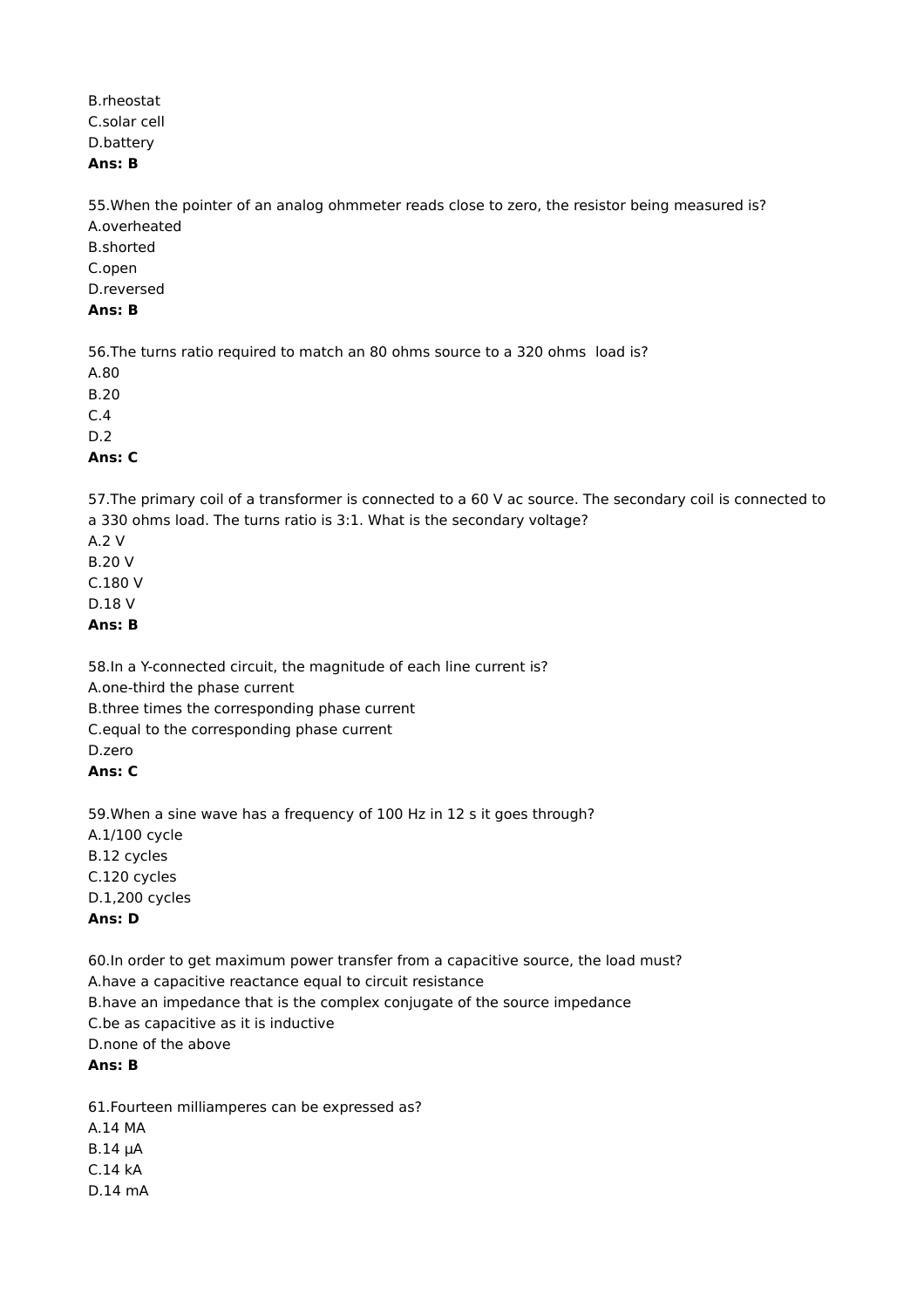#### **Ans: D**

62.If 750 µA is flowing through 11 k ohms of resistance, what is the voltage drop across the resistor? A.8.25 V B.82.5 V C.14.6 V D.146 V

**Ans: 2**

63.How much voltage is needed to produce 2.5 A of current through a 200 ohms resistor?

A.50 V B.500 V C.80 V D.8 V

#### **Ans: B**

64.When there is 12 mA of current through a 1.2 k ohms resistor, the voltage across the resistor is? A.14.4 V

B.1.4 V C.100 V D.10 V

# **Ans: A**

65.How much resistance is needed to draw 17.6 mA from a 12 volt source?

A.212 ohms B.6.8 kohms C.68 ohms D.680 ohms

# **Ans: D**

66.When placed close together, two positively charged materials will? A.attract B.become neutral C.become negative D.repel **Ans: D**

67.The colored bands for a 4,700 ohm resistor with a ten percent tolerance are? A.yellow, violet, red, gold B.yellow, violet, orange, gold C.yellow, violet, red, silver D.orange, violet, red, silver **Ans: C**

68.A certain appliance uses 350 W. If it is allowed to run continuously for 24 days, how many kilowatthours of energy does it consume? A.20.16 kWh B.201.6 kWh C.2.01 kWh D.8.4 kWh **Ans: B**

69.When the turns ratio of a transformer is 20 and the primary ac voltage is 12 V, the secondary voltage